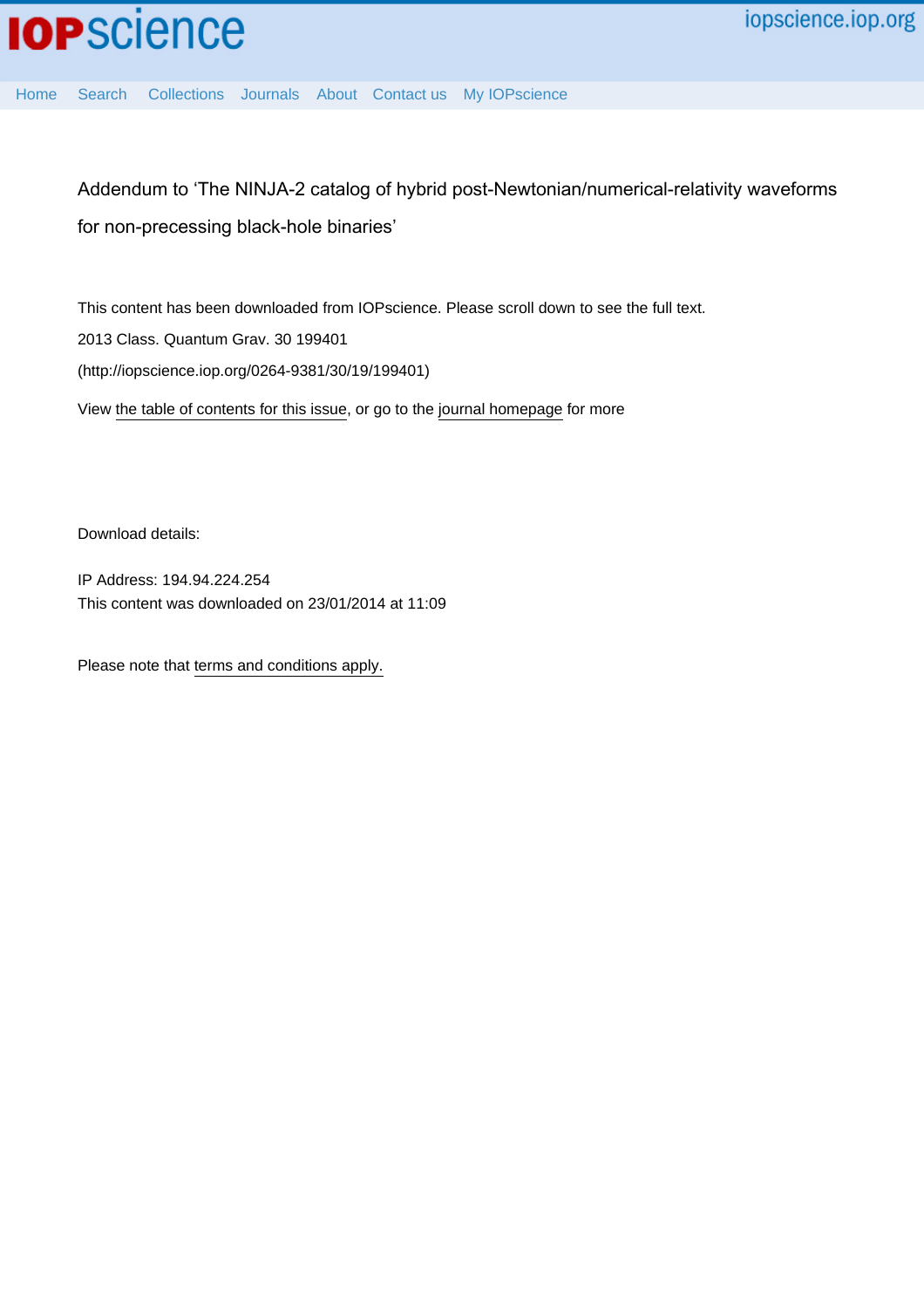Class. Quantum Grav. **30** (2013) 199401 (2pp) [doi:10.1088/0264-9381/30/19/199401](http://dx.doi.org/10.1088/0264-9381/30/19/199401)

**ADDENDUM**

## **Addendum to 'The NINJA-2 catalog of hybrid post-Newtonian/numerical-relativity waveforms for non-precessing black-hole binaries'**

**P Ajith**1**, Michael Boyle**2**, Duncan A Brown**3**, Bernd Brugmann ¨** <sup>4</sup>**, Luisa T Buchman**5**, Laura Cadonati**6**, Manuela Campanelli**7**, Tony Chu**<sup>5,8</sup>, Zachariah B Etienne<sup>9</sup>, Stephen Fairhurst<sup>10</sup>, **Mark Hannam**10**, James Healy**11**, Ian Hinder**12**, Sascha Husa**13**, Lawrence E Kidder**2**, Badri Krishnan**14**, Pablo Laguna**11**,** Yuk Tung Liu<sup>9</sup>, Lionel London<sup>11</sup>, Carlos O Lousto<sup>7</sup>, Geoffrey Lovelace<sup>2</sup>, **Ilana MacDonald**8**, Pedro Marronetti**15**, Satya Mohapatra**6**, Philipp Mosta ¨** <sup>12</sup>**, Doreen Muller ¨** <sup>4</sup>**, Bruno C Mundim**7**, Hiroyuki Nakano**7**, Frank Ohme**12**, Vasileios Paschalidis**9**, Larne Pekowsky**3,11**, Denis Pollney**13**, Harald P Pfeiffer**8**, Marcelo Ponce**7**, Michael Purrer ¨** <sup>16</sup>**, George Reifenberger**15**, Christian Reisswig**5**, Luc´ıa Santamar´ıa**1**, Mark A Scheel**5**, Stuart L Shapiro**9**, Deirdre Shoemaker**11**, Carlos F Sopuerta**17**, Ulrich Sperhake**5,17[,18,19](#page-2-0)**, Bela Szil ´ agyi ´** <sup>5</sup>**, Nicholas W Taylor**5**, Wolfgang Tichy**15**, Petr Tsatsin**<sup>15</sup> **and Yosef Zlochower**<sup>7</sup>

<sup>2</sup> Center for Radiophysics and Space Research, Cornell University, Ithaca, NY 14853, USA

- <sup>4</sup> Theoretisch Physikalisches Institut, Friedrich Schiller Universitat, D-07743 Jena, Germany ¨
- <sup>5</sup> Theoretical Astrophysics 130-33, California Institute of Technology, Pasadena, CA 91125, USA

- <sup>7</sup> Center for Computational Relativity and Gravitation and School of Mathematical Sciences,
- Rochester Institute of Technology, 85 Lomb Memorial Drive, Rochester, NY 14623, USA
- <sup>8</sup> Canadian Institute for Theoretical Astrophysics, University of Toronto, 60 St George Street, Toronto, Ontario M5S 3H8, Canada

<sup>11</sup> Center for Relativistic Astrophysics and School of Physics, Georgia Institute of Technology, Atlanta, GA 30332, USA

 $13$  Departament de Física, Universitat de les Illes Balears, Crta. Valldemossa km 7.5, E-07122 Palma, Spain

<sup>14</sup> Max-Planck-Institut für Gravitationsphysik, Albert-Einstein-Institut, Callinstraße 38, D-30167 Hannover, Germany

<sup>16</sup> Gravitational Physics, Faculty of Physics, University of Vienna, Boltzmanngasse 5, A-1090 Vienna, Austria

<sup>&</sup>lt;sup>1</sup> LIGO—California Institute of Technology, Pasadena, CA 91125, USA

<sup>3</sup> Department of Physics, Syracuse University, Syracuse, NY 13254, USA

<sup>6</sup> Department of Physics, University of Massachusetts, Amherst, MA 01003, USA

<sup>9</sup> Department of Physics, University of Illinois at Urbana-Champaign, Urbana, IL 61801, USA

<sup>&</sup>lt;sup>10</sup> School of Physics and Astronomy, Cardiff University, The Parade, Cardiff, UK

 $12$  Max-Planck-Institut für Gravitationsphysik, Albert-Einstein-Institut, Am Mühlenberg 1, D-14476 Golm, Germany

<sup>&</sup>lt;sup>15</sup> Department of Physics, Florida Atlantic University, Boca Raton, FL 33431, USA

<sup>17</sup> Institut de Ciencies de l'Espai (CSIC-IEEC), Campus UAB, Bellaterra, E-08193 Barcelona, Spain